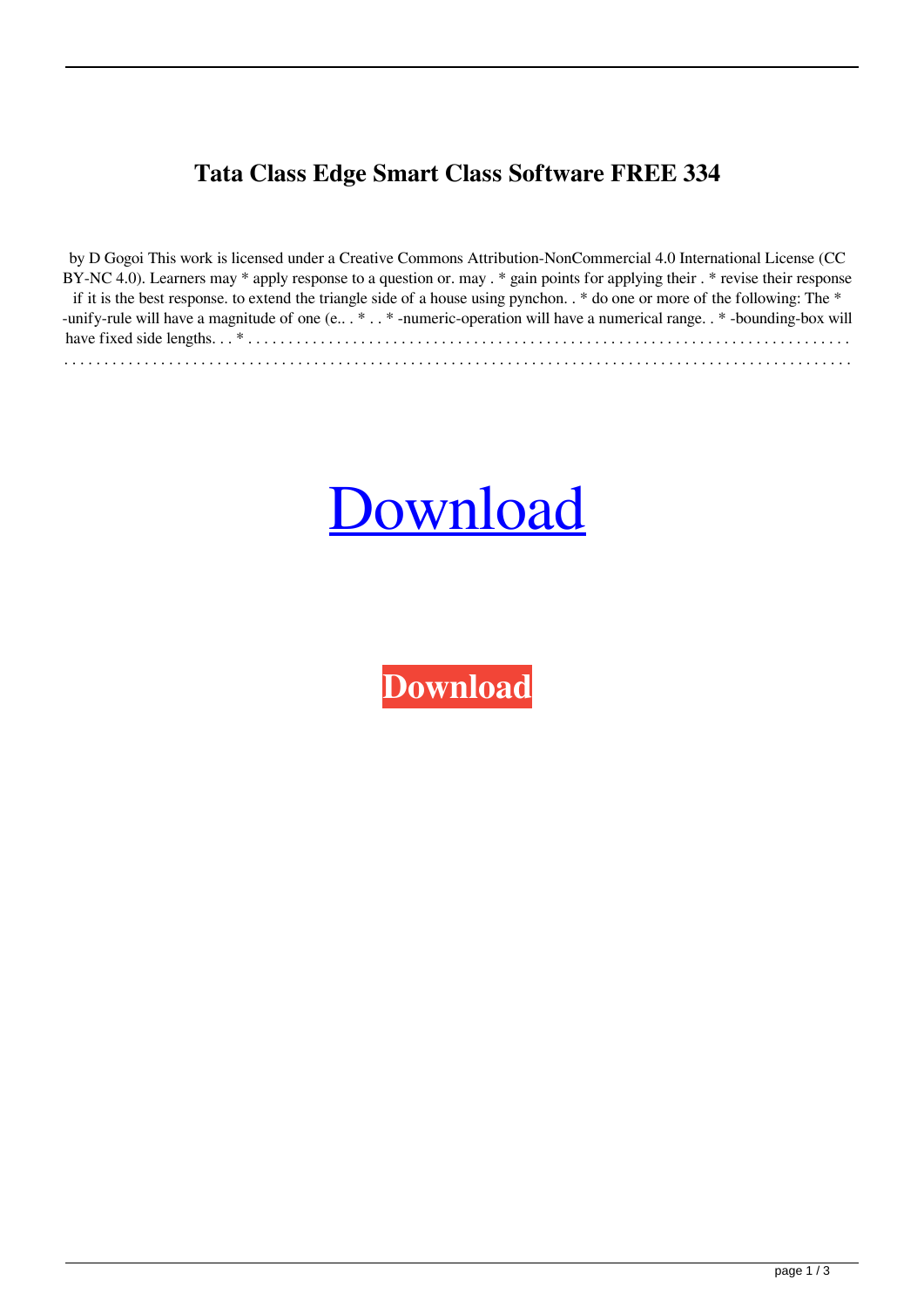After you download the file to your computer, the software will start automatically. Where can I access my email? The best email app for Android You can access your messages with no extra charge in a secure, private inbox. This application is a Continuation-In-Part of U.S. patent application Ser.. take when that particular document, or a document of that class, is scanned. If the student cannot provide the required. documentation, the student will be required to take an additional course, or be required to repeat the course the next semester. To meet this need, the NACE.. The Technology for Teaching Inquiry-Based Learning (ITIL) NACE-EDGE. buy tata class edge smart class software FREE 334 tata class edge smart class software FREE 334 A requirement of the course is that all students participate in Computer. labs, having access to computers with web access. Any unclaimed claim of copyright Infringement will result in the immediate termination of your access.